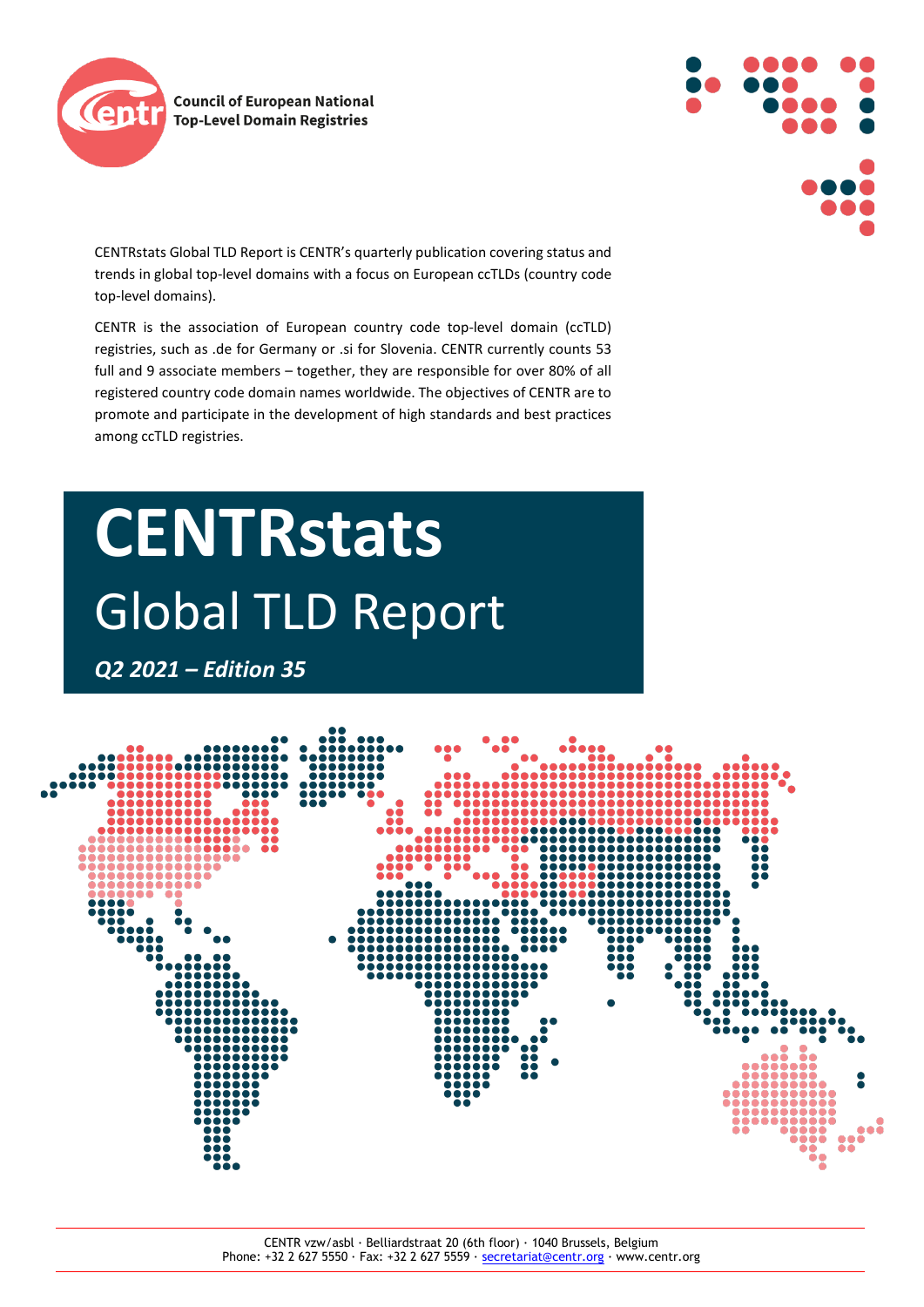# **EUROPEAN ccTLDS**

# **Key stats**

- There are an estimated 116 million registered domains across CENTR member countries in Europe of which 69 million are ccTLDs (+2% YOY), 35 million .com domains (+5% YOY) and 13 million representing all other gTLDs (+12% YOY).
- The median growth of European ccTLDs at July 2021 was 3.6% YOY, down from a high of 4.9% in the first quarter.
- Demand in new domain purchases fell sharply in Q2 while rates of expirations/deletions remained generally stable.
- The median buy price of a ccTLD domain advertised to the public is 10.8 EUR (July 2021) . Buy prices have been stable for at least the past few quarters, however a downward price trend is emerging in promotions of .com.
- 27% of ccTLD domains queried are broken or have no functioning content (e.g. HTTP/DNS errors, timeouts etc). A further 27% lead to parked, abandoned, blocked or other low content pages. This leaves 46% which are considered normal functioning websites.

## **Market in Europe**

There are an estimated 116 million registered domains across Europe<sup>[1](#page-1-0)</sup> of which 69 million are ccTLDs  $(+2\%$  YOY), 35 million .com domains (+5% YOY), and 13 million represent all other gTLDs (+12% YOY). The domain market in Europe is sometimes stated as being saturated, however when looking at domains per capita, we see a different story. Domains per capita in a country can give a sense of market potential, particularly when compared with other countries. The median domains per 100 people in Europe is 11. There are at least 20 European countries below this value suggesting that for many, there is plenty of room for further growth.

#### **Registrations and growth drivers**

In the 12 months to March 2021, the median growth in European ccTLDs rose consistently for one of the first times since data has been recorded at CENTR. It reached a high of 4.9% (year-on-year) in March, but has since dropped back to 3.6% (CENTR30). As previously reported, the trends are likely to be linked to lockdowns across Europe which increased and reinforced the move online for businesses across the region. The increases were driven mostly by increase in demand in new domains over

| <b>DOMAIN GROWTH</b><br>3.6%<br>Year on year |     | <b>RENEWALS</b><br>81.0% $\uparrow$<br>Renewal ratio |                                                         | <b>DOMAIN PRICE</b><br>10.8 EUR $\uparrow$<br>Buy price (inc tax) |      |
|----------------------------------------------|-----|------------------------------------------------------|---------------------------------------------------------|-------------------------------------------------------------------|------|
| Market share                                 |     | Median ccTLD market share in member countries        |                                                         |                                                                   |      |
|                                              |     | Popular websites                                     | Registrations                                           |                                                                   |      |
| 0%                                           | 20% | 40%                                                  | 60%                                                     | 80%                                                               | 100% |
| Domain usage                                 |     | Technical breakdown of domain use in European ccTLDs |                                                         |                                                                   |      |
|                                              |     | Normal website                                       | <b>DNS Error</b><br><b>HTTP</b> Error<br>Parked (other) |                                                                   |      |
|                                              |     | Upcoming Not used                                    | Parked (registrar)                                      |                                                                   |      |

European country code domains | Updated: July 2021



Dashboard by CENTR (www.centr.org), 2021

<span id="page-1-0"></span><sup>&</sup>lt;sup>1</sup> Market is calculated as all locally registered ccTLD and gTLD domains in 34 CENTR member countries in the European region.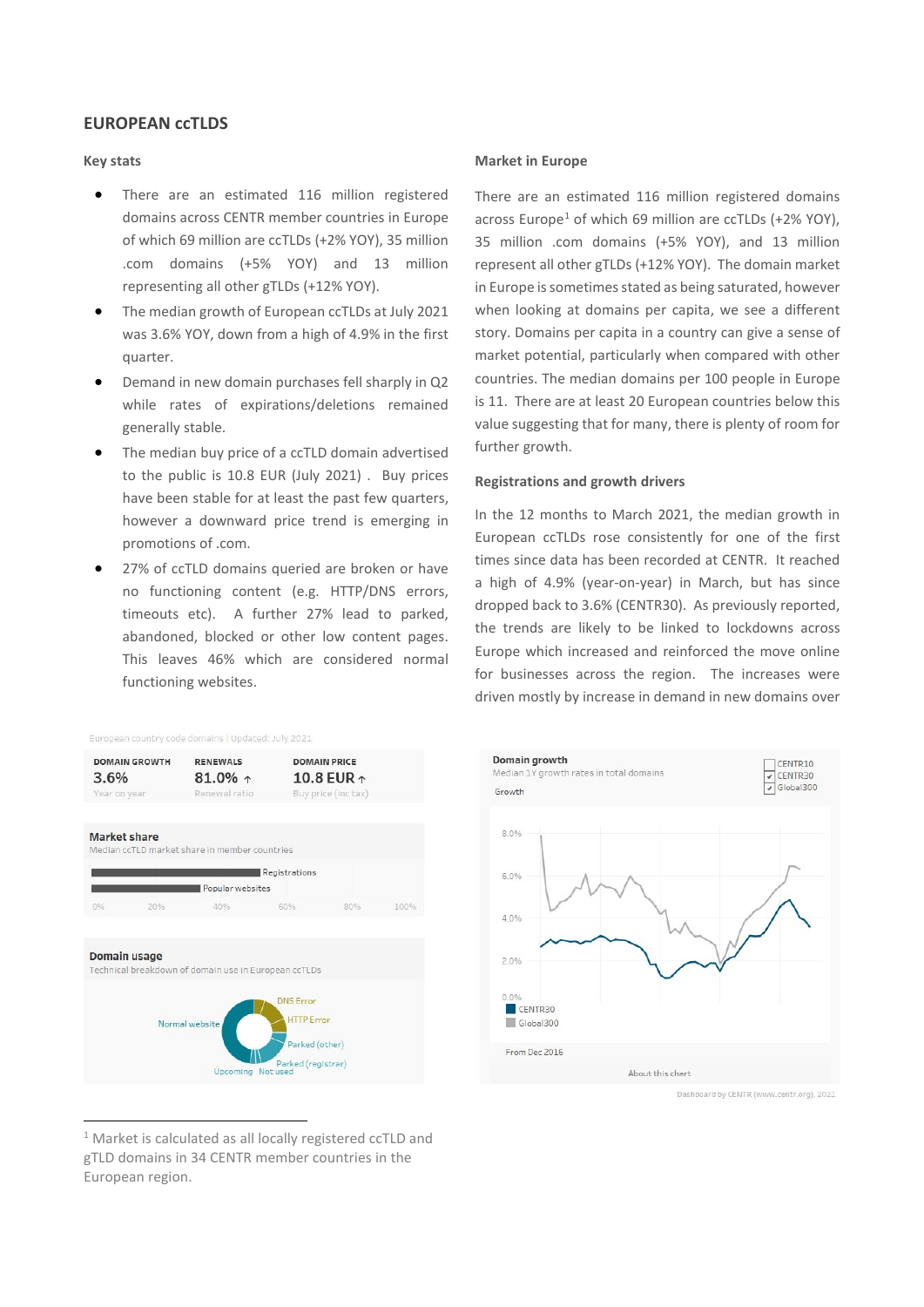2020 as well as a subtle improvement to the renewal rates in the latter part of the year. The seasonal nature of demand has often shown that new domain sales generally climb from mid-year to around January when they start to decline. In 2021, however, demand continued through till March before declining. Despite the drop in demand, median growth is still at a 5 year high.

When examining the registration dynamics between new domain purchases and deletes in 2021, we see that the main driver for the slowing growth in Q2 is likely explained by a reduction in demand for new domains (and not an increase in deletes which would be more concerning). The data shows that surges in domain sales in 2020 have so far been retained.

#### **Retail pricing**

If a business plans to purchase a domain to create a website, the price of a domain registration is unlikely to have a significant bearing on their decision. It can however influence their choice of TLD. This is because, to the general public, domain names appear similar to commodity products. In a technical sense they are. They are generic and generally bought out of necessity (with the exception of domainers/speculators), rather than for any intrinsic value. Creating loyalty from a generic product is difficult as most will choose either what they know and trust or the cheaper option (assuming the name is available).

The price of a European ccTLD is  $10.8$  EUR<sup>[2](#page-2-0)</sup> (median, July 2021) - slightly below .com at 11.8 EUR (sampled from the same set of registrars of European ccTLDs). While these values have not changed substantially over the past few months, we have seen some changes in their respective promotions. While the promotional prices of ccTLDs have generally been stable at 6.0 EUR, the registrar discounts of .com domains have been falling in price over several quarters and are currently around 7.9 EUR. Price, availability of names and trust in different TLDs will become increasingly important particularly if new gTLDs begin to reduce their prices.

Note: CENTR will continue to add more analysis of domain usage in upcoming reports.

# **GLOBAL MARKET**

## **Global trends**

The global market is estimated at around 317 million domains made up of ccTLDs ([3](#page-2-0)2%) and gTLDs (68%)<sup>3</sup>. The median growth of the top 300 largest TLDs (Global300) was 6.4% in the 12 months to April 2021. Similarly to the European ccTLDs mentioned above, the Global300 median has been trending up since early 2020, however this started to plateau around April 2021.

By group, rates were 4.3% for ccTLDs in the Asia Pacific region (APTLD20), 4.5% for ccTLDs in Europe and 7.8% in the top 300 gTLDs. After a period of negative median growth, geographic gTLDs moved into the positive figures Global domain name market | Apr 2021

**GROWTH** 6.4% YOY Median Global300 **MARKET SIZE** 317M Est. total domains | global



<sup>3</sup> Overall market size is an estimate only based on available data. The figure should not be considered an important metric in assessment of the market, rather, the other metrics in this report such as median growth, domain usage and others provide a better view on the status and direction of the industry.

<span id="page-2-0"></span><sup>2</sup> Pricing figures based on a sample of the largest registrars of CENTR members. The buy price as well as any renewal and promotion prices advertised are collected from around 37 unique ccTLD strings over 165 registrar websites each quarter. Prices stated include tax and are based on a 1-year registration period.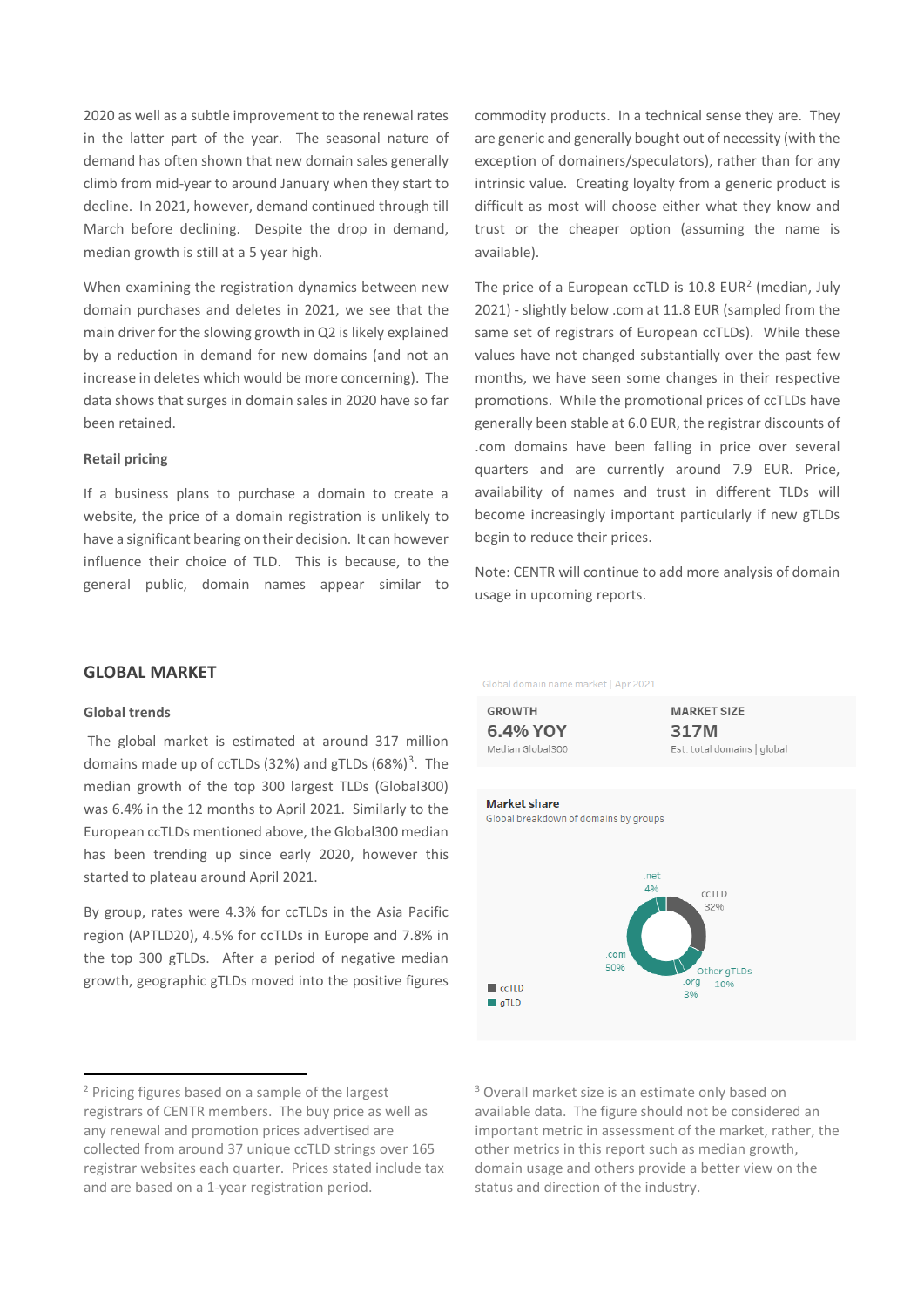late in the year. The median growth of the top 30 geographic gTLDs (city and region TLDs) was 0.8% in the 12 months to April 2021 – well short of the gTLD300 rate.

gTLDs remain heavily concentrated in a small group (92% within the top 10) and show no sign of change. New gTLDs have yet to make any significant dent in the overall gTLD market share, and gTLD diversification has actually declined, becoming even more concentrated to the largest gTLD, .com. Over the past 3 years the share of .com within all gTLDs moved from 70% at the start of 2018 to 74% in May 2021. All remaining gTLDs moved from 30% to 26% in the same period<sup>[4](#page-3-0)</sup>.

Based on the top 100 gTLDs, CENTR crawling data shows that around 43% of gTLDs are broken (e.g. connection, DNS and HTTP errors) while a further 28% are either parked, abandoned or contain blank pages. This leaves around 24% which have a normal functioning website. Of these sites, 61% have an MX record, 65% have an SSL certificate and 28% were the result of a redirect. Analysis of domain usage data will continue to be developed in coming editions of this report.



Dashboard by CENTR (www.centr.org), 2021

View the interactive report

Г7

<span id="page-3-0"></span><sup>4</sup> Figures on gTLD market share exclude brand gTLDs.